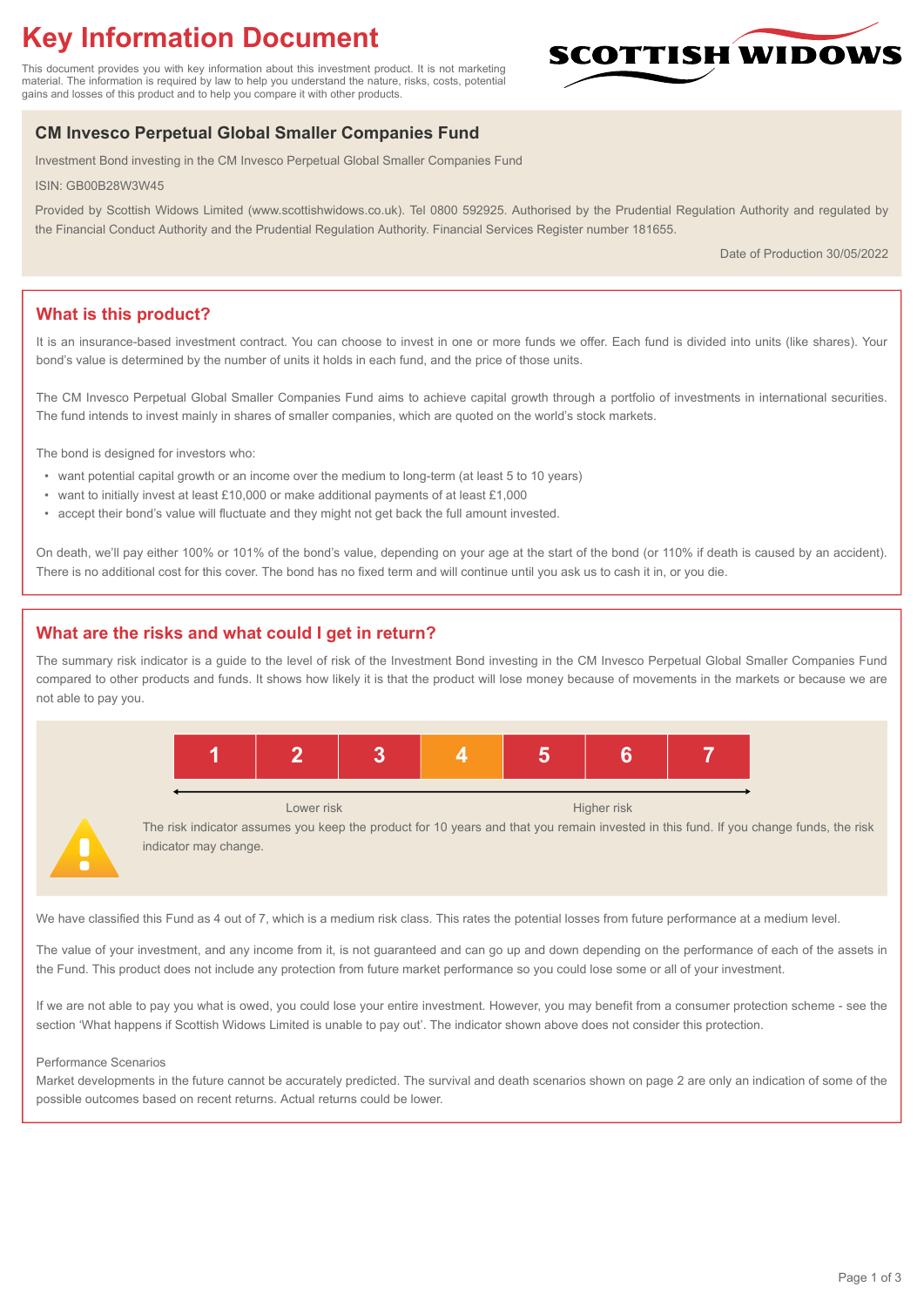

#### **What are the risks and what could I get in return? (continued)**

This table shows the money you could get back over the next 10 years, under different scenarios, assuming that you invest £10,000. The figures below assume no withdrawals are taken and do not allow for any Large Fund Bonus which may apply. The scenarios shown illustrate how your investment could perform. You can compare them with the scenarios of other products. The scenarios presented are an estimate of future performance based on evidence from the past on how the value of this investment varies, and are not an exact indicator. What you get will vary depending on how the market performs and how long you keep the investment. The stress scenario shows what you might get back in extreme market circumstances, and it does not take into account the situation where we are not able to pay you. The death scenario assumes investments perform in line with the moderate scenario.

The figures shown include all the costs of the product itself, but may not include all the costs that you pay to your adviser. The figures do not take into account your personal tax situation, which may also affect how much you get back. Before deciding to invest, you should read the Additional Information Document for more information on the risks and what you might get back. See page 2 for information on how the performance scenarios are calculated.

| <b>Investment £10,000</b> |                                                               |           |           |                                             |  |  |
|---------------------------|---------------------------------------------------------------|-----------|-----------|---------------------------------------------|--|--|
|                           |                                                               | 1 year    |           | 10 years<br>(Recommended<br>holding period) |  |  |
| <b>Survival Scenarios</b> |                                                               |           |           |                                             |  |  |
| <b>Stress scenario</b>    | What you might get back after costs<br>£2,564                 |           | £4.180    | £2,745                                      |  |  |
|                           | Average return each year                                      | $-74.36%$ | $-16.01%$ | $-12.13%$                                   |  |  |
| Unfavourable scenario     | What you might get back after costs<br>£8,341                 |           | £7,325    | £7,082                                      |  |  |
|                           | Average return each year                                      | $-16.59%$ | $-6.04%$  | $-3.39%$                                    |  |  |
| Moderate scenario         | What you might get back after costs                           | £10,283   | £11,674   | £13,682                                     |  |  |
|                           | Average return each year                                      | 2.83%     | 3.14%     | 3.18%                                       |  |  |
| Favourable scenario       | What you might get back after costs                           | £12,628   | £18,537   | £26,334                                     |  |  |
| Average return each year  |                                                               | 26.28%    | 13.14%    | 10.17%                                      |  |  |
| <b>Death scenarios</b>    |                                                               |           |           |                                             |  |  |
| Insured event             | What your beneficiaries might get back after costs<br>£10,386 |           | £11,791   | £13,819                                     |  |  |

#### **What happens if Scottish Widows is unable to pay out?**

Your Plan is fully covered by the Financial Services Compensation Scheme. More information about compensation arrangements is available from the Financial Services Compensation Scheme, who can be contacted on 0800 678 1100 or 0207 741 4100 or via their website at www.fscs.org.uk

# **What are the costs?**

The Reduction in Yield (RIY) shows what impact the total costs you pay will have on the investment return you might get. The total costs take into account one-off, ongoing and incidental costs. The amounts shown here are the cumulative costs of the product itself, for three different holding periods. The monetary figures shown assume you invest £10,000 and investments perform in line with the moderate scenario. The figures are estimates and may change in the future. The person selling you or advising you about this product may charge you other costs. If so, this person will provide you with information about these costs, and show you the impact that all costs will have on your investment over time.

| Investment £10,000              |                             |                              |                            |  |  |  |
|---------------------------------|-----------------------------|------------------------------|----------------------------|--|--|--|
| <b>Scenarios</b>                | If you cash in after 1 year | If you cash in after 5 years | If you cash in at 10 years |  |  |  |
| Total costs                     | £280                        | £1,219                       | £2,443                     |  |  |  |
| Impact on return (RIY) per year | 2.76%                       | 2.34%                        | 2.29%                      |  |  |  |